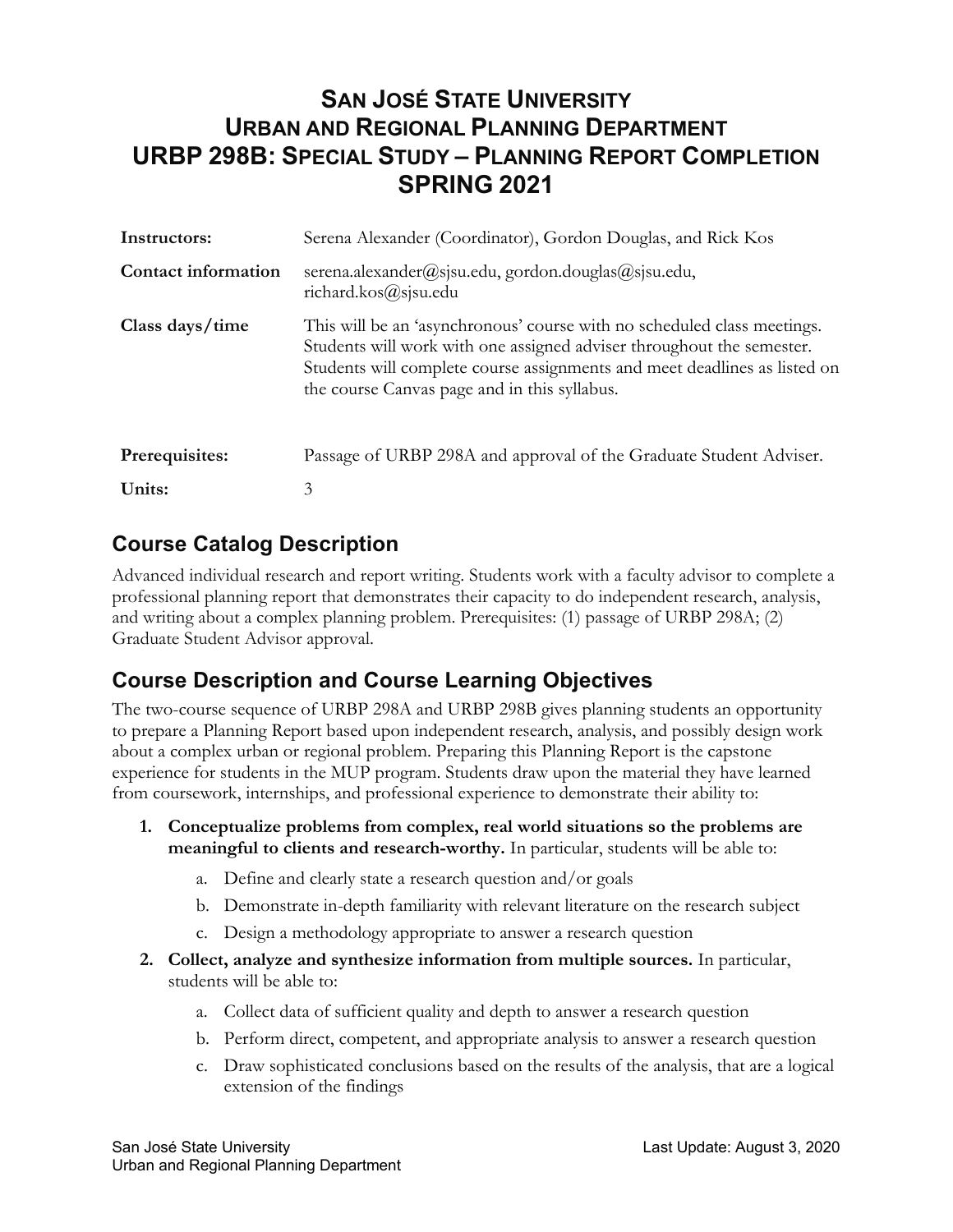- d. Show how the analysis and findings fit into the larger context of the literature and current professional practice
- **3. Communicate effectively in writing and in visual terms.** In particular, students will be able to:
	- a. Organize material logically, so that a reader can easily follow the writer's train of thought
	- b. Write text that is grammatically correct and free of typos
	- c. Create and integrate into the report tables and figures that add useful/important information for readers
	- d. Design reports that are attractive and professional in appearance
	- e. Include citations where appropriate, and format footnotes and bibliographies properly

In addition to these three requirements for the Planning Report, students are encouraged to demonstrate originality and creativity in the choice of research question, methodology, and analysis techniques.

## **Planning Accreditation Board (PAB) Knowledge Components**

This course partially covers the following PAB Knowledge Components: 2a, 2b, and 2c.

A complete list of the PAB Knowledge Components can be found at [http://www.sjsu.edu/urbanplanning/courses/pabknowledge.html.](http://www.sjsu.edu/urbanplanning/courses/pabknowledge.html)

## **Required Course Texts**

Turabian, Kate L. *A Manual for Writers of Research Papers, Theses, and Dissertations.* 8th ed. Chicago: University of Chicago Press, 2013. (ISBN-13: 978-0-226-81638-8. Cost: approximately \$15 on Amazon.) Note that there is now a  $9<sup>th</sup>$  edition of this book. You can check with your advisor to see which version is preferred.

Other readings may be emailed to students and/or posted to the Canvas course site and/or determined in consultation with the student's adviser.

### **Course Requirements and Assignments**

In URBP 298B, students complete the Planning Report that they began in URBP 298A. Students must complete, at a minimum, three drafts of the Planning Report as well as the final version. Each draft provides students an opportunity to practice and demonstrate the skills outlined in the three course learning objectives.

In addition, students must submit a "Statement of Understanding" to their adviser at the beginning of the semester, confer regularly with their writing partners, obtain feedback on Draft #2 from an external planning professional, and respond to an exit survey at the end of the semester.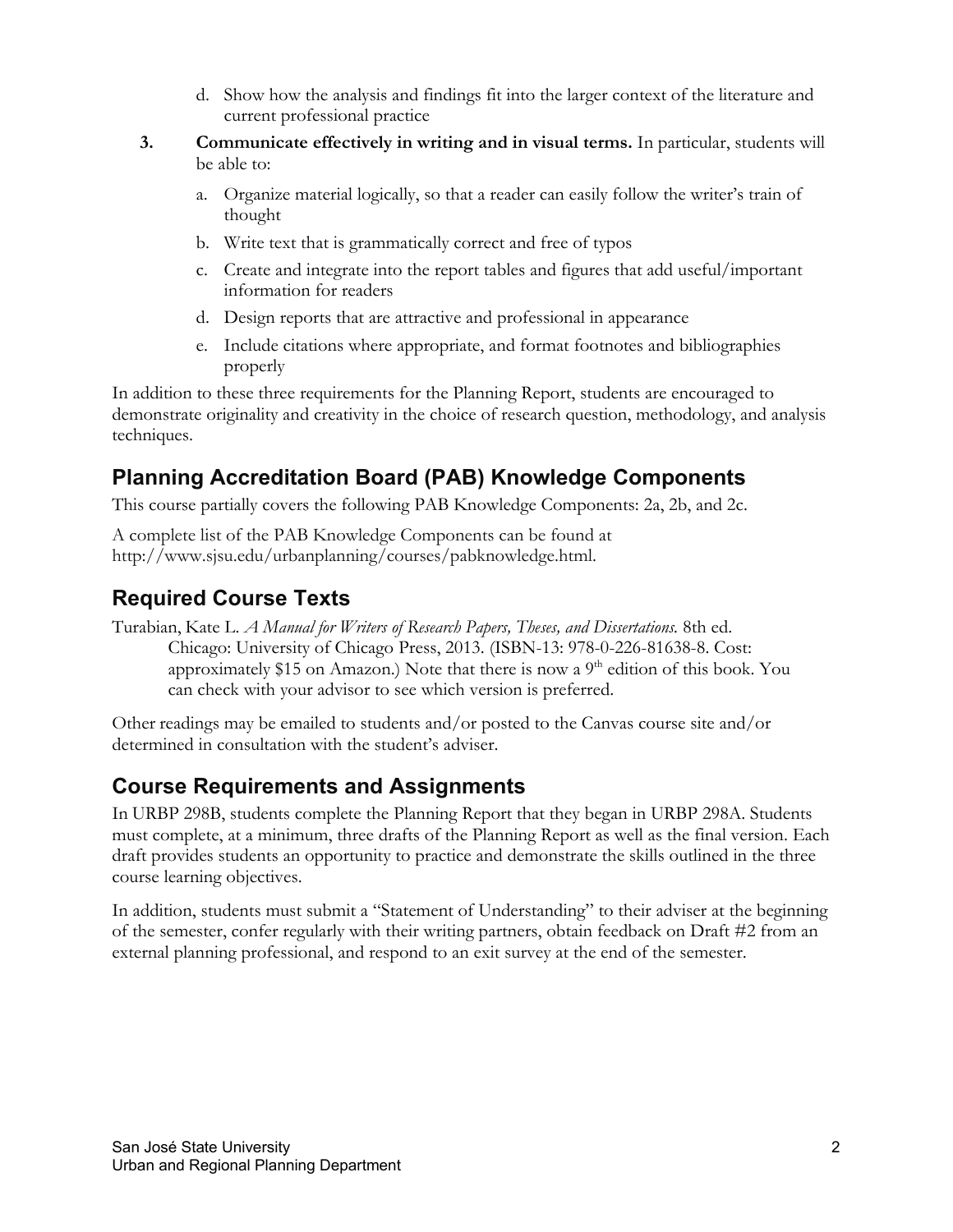| <b>Assignments</b>                                                                                                                                                                                                                                                                                                                                                                                                                                                                                                                                                                                                                         | Due Date                                               | Learning<br><b>Objectives</b> |
|--------------------------------------------------------------------------------------------------------------------------------------------------------------------------------------------------------------------------------------------------------------------------------------------------------------------------------------------------------------------------------------------------------------------------------------------------------------------------------------------------------------------------------------------------------------------------------------------------------------------------------------------|--------------------------------------------------------|-------------------------------|
| 1. Statement of Understanding. Students prepare a detailed<br>report outline, schedule of tasks, and acknowledge that they<br>have read the URBP 298B syllabus. The assignment guidelines<br>can be downloaded from Canvas.                                                                                                                                                                                                                                                                                                                                                                                                                | Feb. $2nd$                                             |                               |
| 2. Writing Group Participation. Students check in monthly<br>about their progress with partners in a self-selected writing<br>group. These check-ins will be via Zoom or other video<br>conferencing software. A one paragraph summary of discussions<br>should be e-mailed to the 298 Coordinator (Serena Alexander)<br>by a group representative on the due dates listed at the right.                                                                                                                                                                                                                                                   | Feb. $16th$<br>Mar. $16th$<br>Apr. $20th$              |                               |
| 3. First Full Draft of Planning Report. This draft should be<br>a good quality draft of the entire Planning Report from title<br>page through to the bibliography and any appendices. To<br>count as "good quality," the draft must be written so that the<br>meaning is clear to a reader at the sentence, paragraph, and<br>macro-structural level, and the content must be complete<br>enough that the student and adviser do not expect any<br>further major additions. The draft should include all planned<br>figures or tables and be formatted following the style<br>intended for the final report (fonts, heading styles, etc.). | Mar. $16th$<br>(Mar. $9$ <sup>th</sup><br>recommended) | 1, 2, 3                       |
| 4. Second Full Draft of Planning Report. Students should turn<br>in an MS Word file of what they believe to be the finished<br>report. (Text should be proofread, the document should have its<br>final formatting, etc.) However, students should also anticipate<br>that their adviser may request additional modifications.                                                                                                                                                                                                                                                                                                             | Apr. $20th$                                            | 1, 2, 3                       |
| 5. Feedback from an External Planning Professional. Students Apr. 27th<br>obtain feedback on the second draft and share it with their<br>adviser.                                                                                                                                                                                                                                                                                                                                                                                                                                                                                          |                                                        | 1, 2, 3                       |
| 6. Final Report for Instructor Review. The report should<br>be entirely complete, including all formatting and<br>proofreading. Advisers will review the report to let students<br>know if any revisions are needed. Submit the file as a PDF.                                                                                                                                                                                                                                                                                                                                                                                             | May $4th$                                              | 1, 2, 3                       |
| <b>7. Finished Report.</b> Update your report as directed by your<br>adviser and submit a copy of the final PDF.                                                                                                                                                                                                                                                                                                                                                                                                                                                                                                                           | May $11th$                                             | 1, 2, 3                       |
| <b>8. Exit Survey.</b> Complete the MUP exit survey to share your<br>experiences in the MUP program. Details will be sent via email.                                                                                                                                                                                                                                                                                                                                                                                                                                                                                                       | May $11^t$                                             | N/A                           |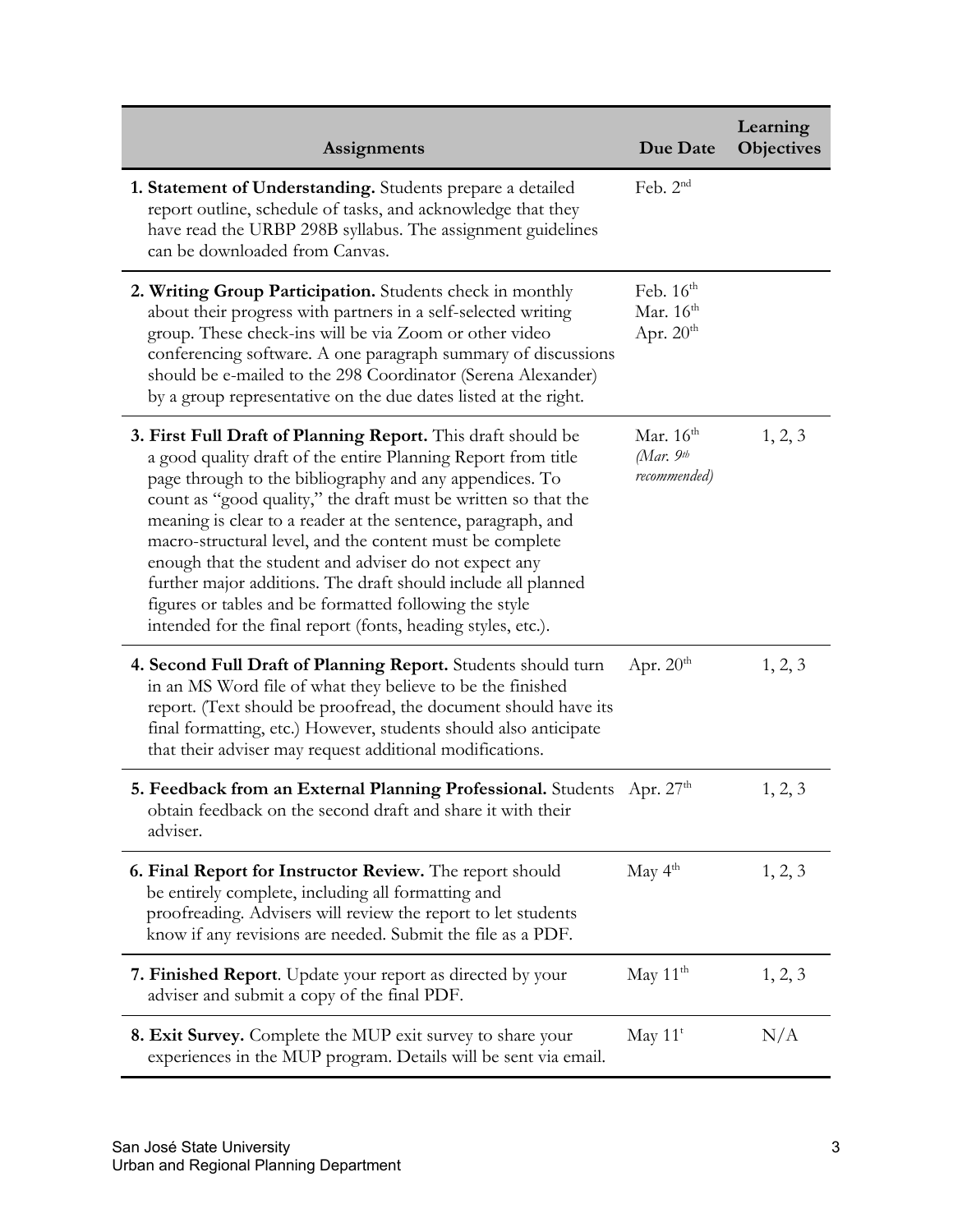#### **Format for the Final Report**

Students must submit to their adviser a digital copy of the report saved as a single PDF file.

On Canvas you will see a link to a document titled "Report Formatting Guidelines" that provides detail about how to format the final report.

#### **Grading Information**

URBP 298B is graded on a Credit/No Credit (CR/NC) basis.

To receive a grade of Credit for URBP 298B, students must (1) respond to the MUP exit survey, and (2) complete a Planning Report that meets the department's minimum standards for professionalquality analysis.

Advisers evaluate completed Planning Reports using the following list of criteria:

- 1. Are the research questions and/or goals well defined and clearly stated?
- 2. Does the author demonstrate in-depth familiarity with relevant literature on the subject?
- 3. Is the methodology appropriate to answer the research question(s)?
- 4. Is the collected data sufficient in quality and depth to answer the research question?
- 5. Is the analysis direct, competent, and appropriate?
- 6. Are the conclusions sophisticated and based on the results of the analysis, as a logical extension of the findings?
- 7. Does the author show how his/her analysis and findings fit into the larger context of the literature and current professional practice?
- 8. Is the material logically organized, so that a reader can easily follow the writer's train of thought?
- 9. Is the writing grammatically correct and free of typos?
- 10. Do tables and figures add useful/important information for the reader?
- 11. Is the report attractive and professional in appearance?
- 12. Are citations included where appropriate, and are footnotes and bibliography properly formatted?

Receiving an NC in URBP 298B has the following implications:

- An NC is the equivalent of failing the course. The NC will remain permanently on the student's record, though it is not included when the SJSU Office of Graduate Records calculates the student's GPA.
- Students who receive an NC in URBP 298B can only enroll again in URBP 298B if there is space in the class after all other students who want to enroll receive add codes.
- Students who receive an NC in URBP 298B will be placed on Administrative-Academic Probation. To be removed from Administrative-Academic Probation, a student must re-enroll in URBP 298B and receive a grade of CR.
- Students who received a second NC in URBP 298B will be disqualified from the MUP program.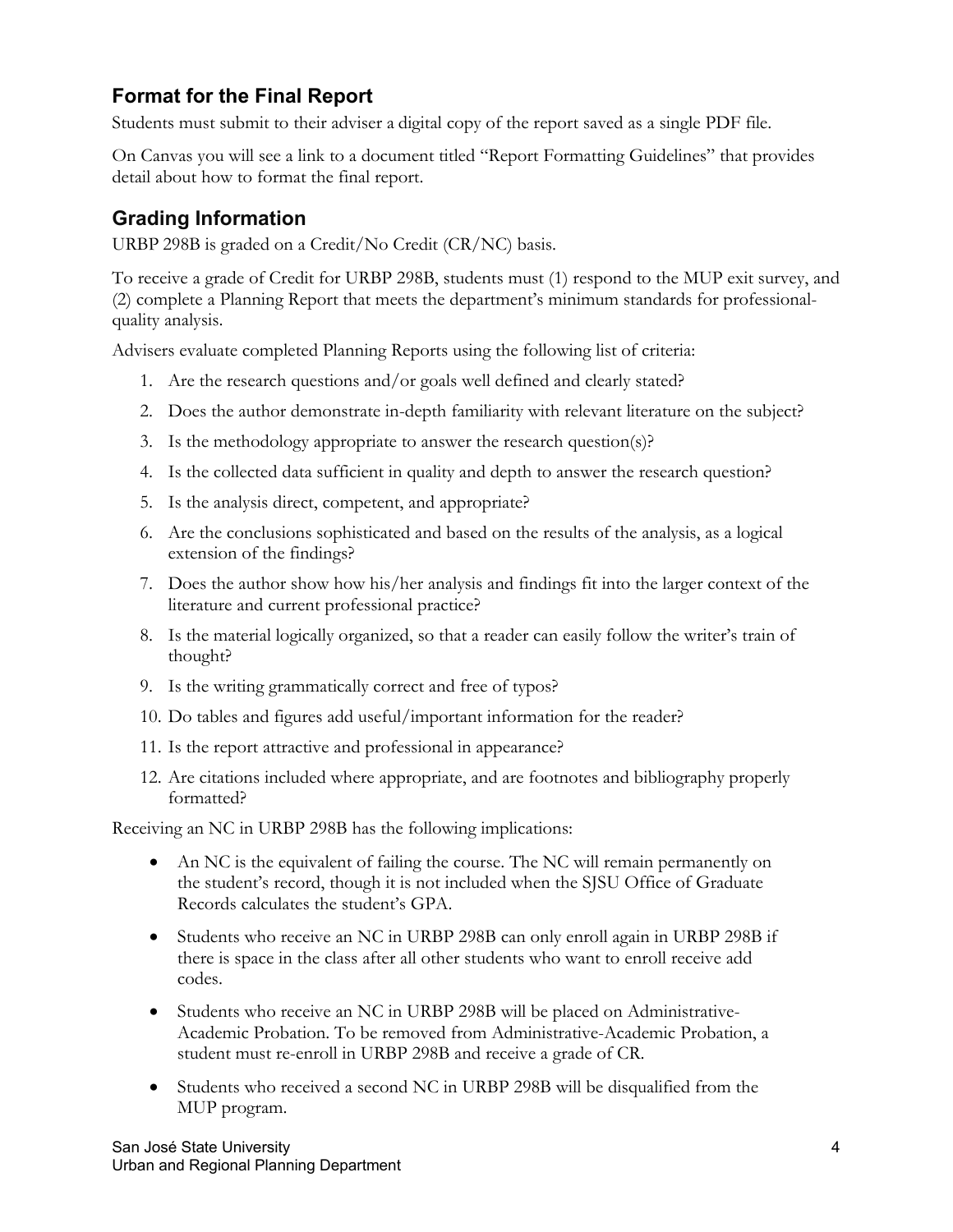### **Course Workload**

Success in this course is based on the expectation that students will spend, for each unit of credit, a minimum of forty-five hours over the length of the course (normally 3 hours per unit per week with 1 of the hours used for lecture) for instruction or preparation/studying or course related activities including but not limited to internships, labs, clinical practica. Other course structures will have equivalent workload expectations as described in the syllabus.

## **Honors**

At the end of each semester, faculty advisers will determine whether a completed Planning Report deserves special recognition as an "honors" report. Honors reports must demonstrate a high level of originality in the research question, methodology utilized, and/or the manner of analysis. All URBP 298 faculty advisers will then jointly review reports proposed for honors, and any students selected will be notified. Honors reports are posted on the department's website and acknowledged at the MUP awards ceremony each May.

#### **MUP Program Exit Survey**

Students must respond to an online exit survey no later than Friday, December 11, 2020. The survey is designed to gather input from graduating students on how effectively the MUP program serves students and how to improve the program. While completing the survey is voluntary and you can refuse to answer all or any part of the survey, the department will not process your "Verification of Culminating Experience" memo required to complete graduation requirements until you respond to the invitation to complete the survey by the due date (those who prefer not to respond can opt out). The survey takes at most 15 minutes to complete, and all responses are confidential.

## **SJSU ScholarWorks**

If you are interested in archiving and preserving your work, while making it accessible to the rest of the world, consider depositing your master's project into SJSU ScholarWorks [\(http://scholarworks.sjsu.edu/\)](http://scholarworks.sjsu.edu/), the campus institutional repository. Your work will be indexed by both Google and Google Scholar, ensuring maximum visibility, and you will receive download counts. You'll receive a durable link to your project, which you can add to your resume.

You are not required to participate in this opportunity, but if you are interested, please contact April Gilbert at the SJSU Library. Her phone number is 408-808-2461 and her email is april.gilbert@sjsu.edu.

## **Important SJSU Graduation Procedures and Deadlines**

There are some important procedures that students must complete by specific deadlines in order to graduate. You must complete the following form(s) to graduate in December 2020:

- Students must submit the **Application for Award of Degree** form to the Graduate Admissions and Program Evaluation Office (in the Student Services Center) by **September 01, 2020.** Completing this form ensures that you will receive an official SJSU diploma after graduating**.** The form and instructions are at: [http://www.sjsu.edu/gape/docs/award\\_degree.pdf.](http://www.sjsu.edu/gape/docs/award_degree.pdf)
- Students who have previously applied for graduation, but didn't complete the requirements on time, need to submit the **Graduate Date Change Request for Award**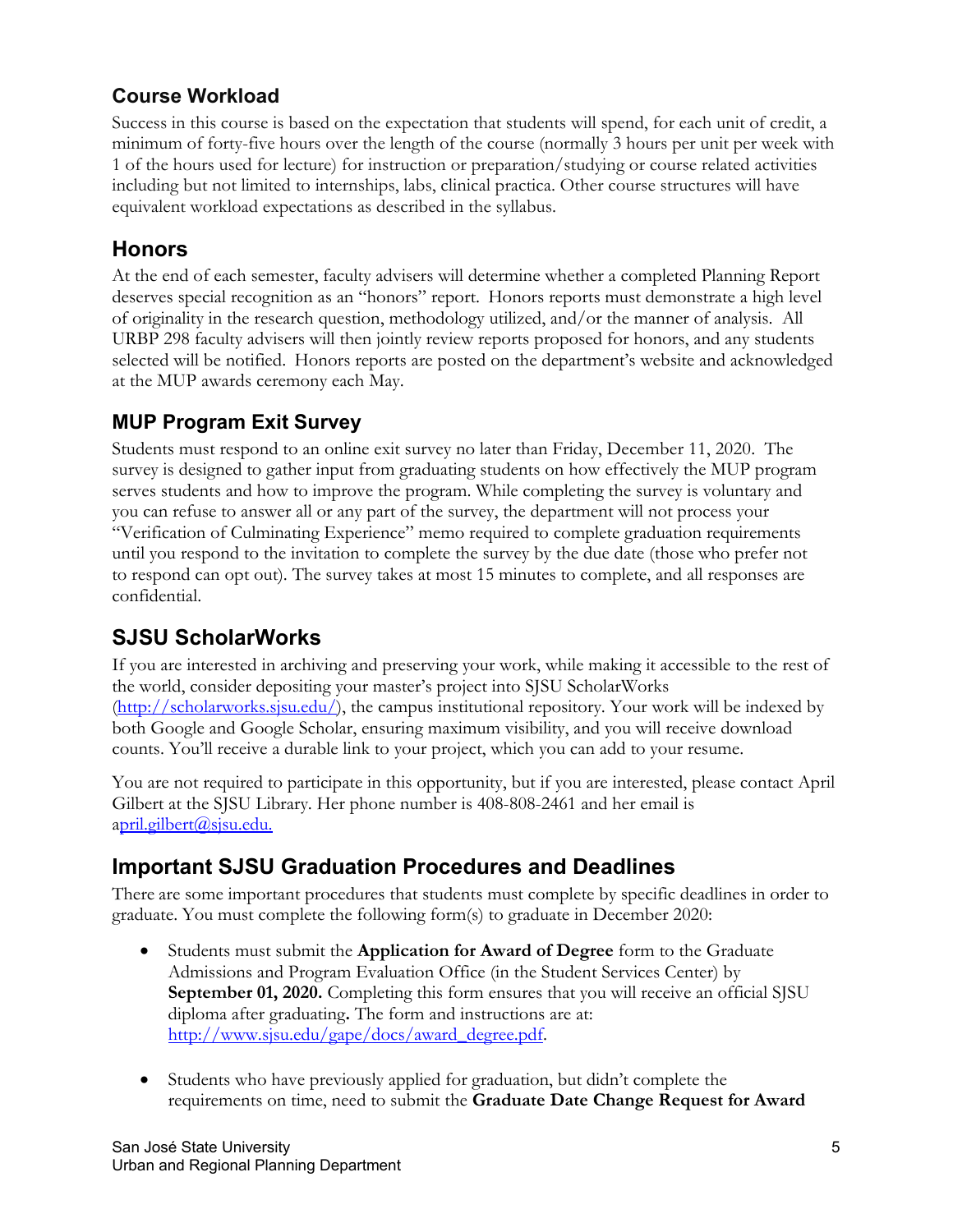**of Master's Degree** form (and a \$10.00 processing fee) to the Graduate Admissions and Program Evaluation Office (in the Student Services Center) by **September 01, 2020.** The form is at: [http://www.sjsu.edu/gape/docs/graduation\\_date\\_change.pdf.](http://www.sjsu.edu/gape/docs/graduation_date_change.pdf)

• Students must complete the **Request for Course Substitution in Master's Degree Program** form if they decide to count towards the MUP degree a different set of classes from those listed on the Request for Candidacy and Graduate Degree Program form (recall that you completed this form in URBP-298A). This substitution form is at: [http://www.sjsu.edu/gape/forms/Request%20for%20Course%20Substitution%20in%20](http://www.sjsu.edu/gape/forms/Request%20for%20Course%20Substitution%20in%20Graduate%20Degree%20Program%203.17.16.pdf) [Graduate%20Degree%20Program%203.17.16.pdf.](http://www.sjsu.edu/gape/forms/Request%20for%20Course%20Substitution%20in%20Graduate%20Degree%20Program%203.17.16.pdf) This form must be signed by the Graduate Adviser, who will submit it to Graduate Admissions and Program Evaluation (GAPE) for you. This form should be submitted to the Graduate Adviser by **September 01, 2020**

# **University Policies**

Per University Policy S16-9, university-wide policy information relevant to all courses, such as academic integrity, accommodations, etc. will be available on Office of Graduate and Undergraduate Programs' [Syllabus Information web page](http://www.sjsu.edu/gup/syllabusinfo/) at http://www.sjsu.edu/gup/syllabusinfo/"

# **Plagiarism and Citing Sources Properly**

Plagiarism is the use of someone else's language, images, data, or ideas without proper attribution. It is a very serious offense both in the university and in your professional work. In essence, plagiarism is both theft and lying: you have stolen someone else's ideas, and then lied by implying that they are your own.

> **Plagiarism will lead to grade penalties and a record filed with the Office of Student Conduct and Ethical Development. In severe cases, students may also fail the course or even be expelled from the university.**

**If you are unsure what constitutes plagiarism, it is your responsibility to make sure you clarify the issues before you hand in draft or final work.**

Learning when to cite a source and when not to is an art, not a science. However, here are some common examples of plagiarism that you should be careful to avoid:

- Using a sentence (or even a part of a sentence) that someone else wrote without identifying the language as a quote by putting the text in quote marks and referencing the source.
- Paraphrasing somebody else's theory or idea without referencing the source.
- Using a picture or table from a webpage or book without reference the source.
- Using data some other person or organization has collected without referencing the source.

The SJSU MLK Library provides a short (15 minutes) and informative plagiarism tutorial. The MUP faculty highly encourage all students to complete it. Details are here: <https://libguides.sjsu.edu/c.php?g=853661&p=6111789>

Also, the University of Indiana has developed a very helpful website with concrete examples about proper paraphrasing and quotation. See in particular the following pages: